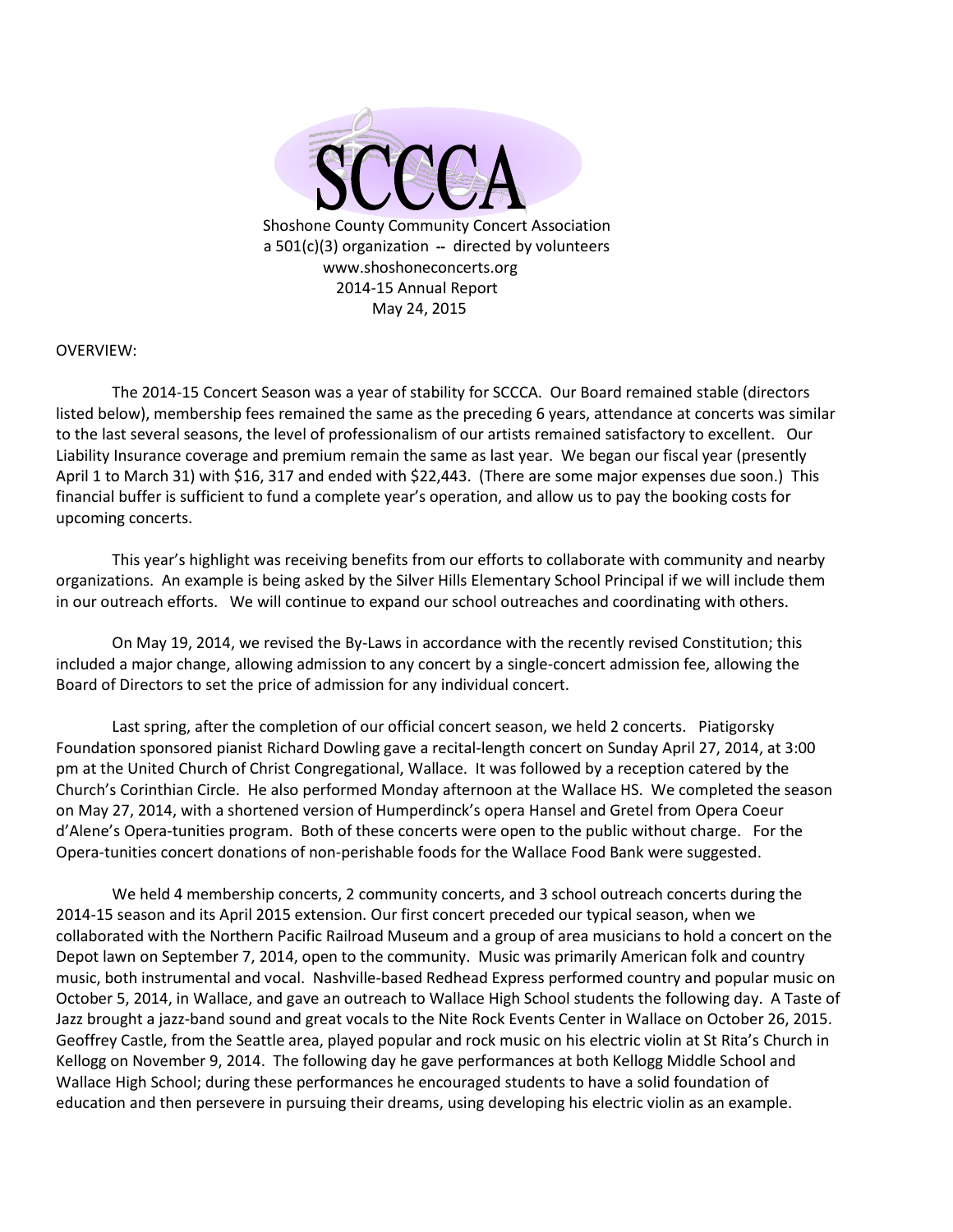On March 25, 2015, Cellist Evan Drachman and Pianist Doris Stevenson of the Piatigorsky Foundation performed at the Wallace Congregational Church. This was followed by a reception for the artists and audience. Earlier that day they gave a concert to the students of Wallace Jr-Sr High School. On April 12, 2015, the Howling Gaels of Spokane WA performed at Kellogg Sr High School, with a high-energy mix of Celtic instrumental and vocal music and a few Klezmer selecrtions. They replaced Tango Volcado, who had to cancel due to illness.

### LOSSES:

Cindy Bachman, an SCCCA Director since May 2011, passed away in October 2014 a few days after surgery. She was active on the Membership Committee and facilitated our activities at the United Church of Christ Congregational in Wallace. Mary Jane Bair had video-taped some of our concerts and her TNT class at Mullan High School was editing them. She was killed in a skiing accident in March 2015. June Bouton passed away in April 2015, following declining health. She had been on the Membership Committee for many years and was responsible for bringing SCCCA to the attention of much of the business community each season. June and her husband Bob Bouton have long provided much behind-the-scenes assistance to SCCCA.

#### FINANCES:

We have kept our membership fee at \$40/adult for 6 years. Students are now admitted free. We have also permitted purchase of individual concert admissions at the door. So far, that price has been \$20/adult. A few have chosen that option each concert without significant impact on membership, attendance, or finances. While our membership level has remained fairly constant the last 3-4 years, the cost of performances continues to increase. Live on Stage and other Agents are able to bring acts into the northwest that would otherwise remain unknown to us, and so we continue to obtain some of our concerts from these sources. Regardless of price, we strive to choose artists that are professional and accomplished.

Receiving grants from a number of sources has filled the growing gap between costs and membershipderived income. Grants now account for about half of our funds.

The governmentally-funded grants we have received have been in support of specified concerts and require that at least half of the costs be covered by private money. During the 2014-15 concert season Geoffrey Castle's concert received support from the Western States Arts Federation (WESTAF) TourWest, which distributes funds from the National Endowment for the Arts and the Idaho Commission on the Arts. The Howling Gaels concert received support directly from the Idaho Commission on the Arts' QuickFunds.

We receive support for our overall program from a number of sources of private money. In 2014-15 these included the Florence Wasmer Fund of the Inland Northwest Community Foundation, the Statewide Education Philanthropic Gift Fund of the Idaho Community Foundation, Hecla Charitable Foundation, Callahan-Zeller Foundation, Mr. and Mrs. Henry B. Kingsbury Foundation, Magnuson Family Foundation, and various donors. In addition we receive support for Wallace events from the Frank A. Morbeck Community Foundation.

### ATTENDANCE:

The typical attendance at a concert is around 100 adults with an occasional student attending. Our regular concerts are typically 2 hours including an intermission. Classical concerts are sometimes recital length – about 1 hour without an intermission – and attract fewer attendees. The school concerts reach a large number of students, and most teachers and staff also attend. These last about 45-50 minutes and typically fit within a single class-period. These have been associated with a regular concert, typically including some of the selections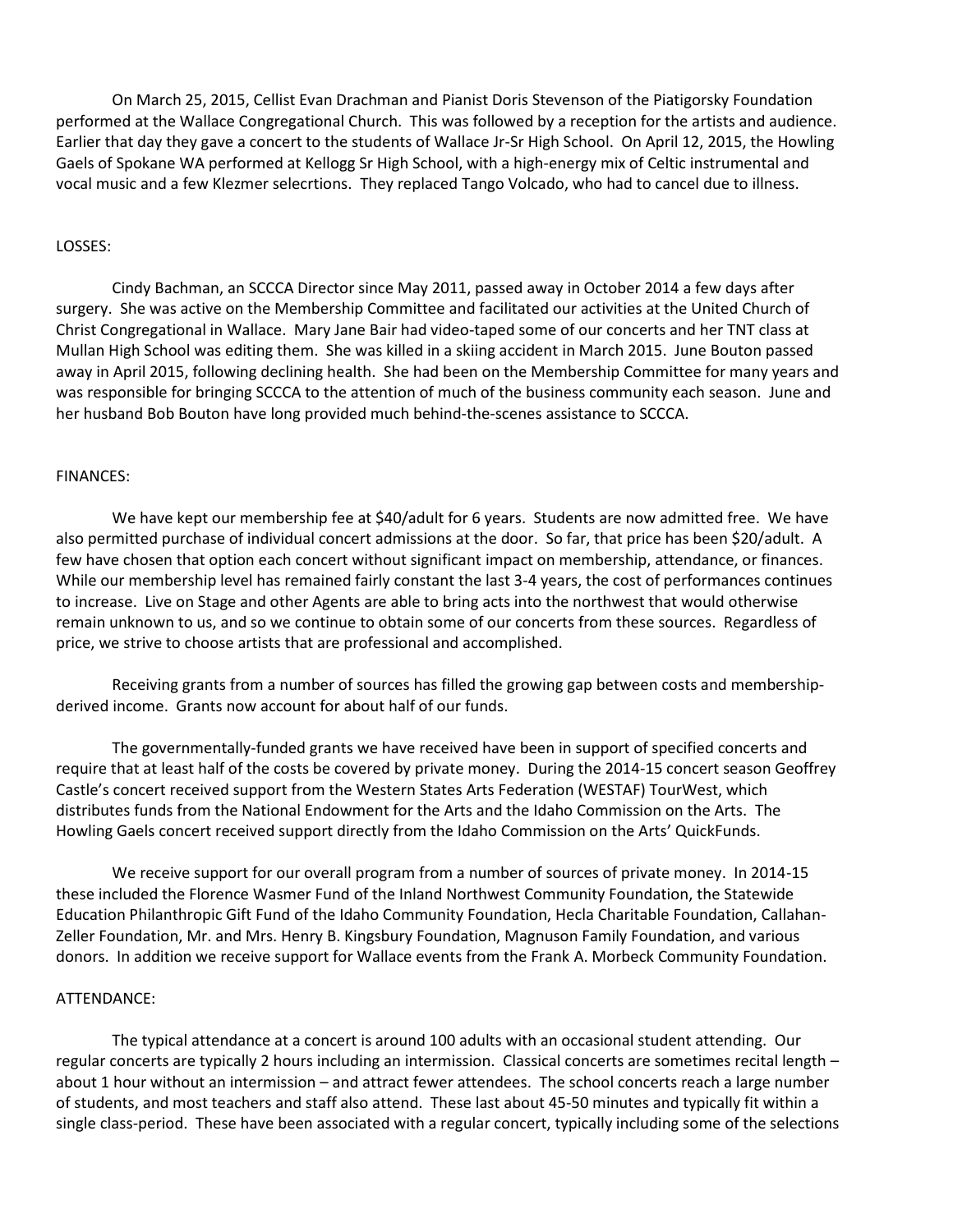from the regular concert and more educational remarks, especially aimed at students' stage of life. The 4<sup>th</sup> and 5<sup>th</sup> grade students from Kellogg schools were bused to Kellogg Middle School for the Geoffrey Castle Outreach.

Attendance for regular and community concerts is Total (that is, students are not counted separately here); concerts are identified as REGular; open to the COMMunity without charge; school OUTREACH. PF refers to concerts sponsored by the Piatigorsky Foundarion.

| <b>REG</b> | <b>COMM</b>  | OUTREACH     |                 |             |                           |            |
|------------|--------------|--------------|-----------------|-------------|---------------------------|------------|
| TOTAL      | <b>TOTAL</b> | <b>ADULT</b> | <b>STUDENTS</b> | <b>DATE</b> | <b>CONCERT</b>            |            |
|            | 85           |              |                 | 4/27/2014   | PF Richard Dowling        | Wallace    |
|            |              | 30           | 240             | 4/28/2014   | PF Richard Dowling        | Wallace HS |
|            | 47           |              |                 | 5/27/2014   | Hansel & Gretel           | Wallace    |
|            | 110          |              |                 | 9/7/2014    | Jam on Depot Museum Lawn  | Wallace    |
| 180        |              |              |                 | 10/5/2014   | <b>Redhead Express</b>    | Wallace    |
|            |              | 26           | 249             | 10/6/2015   | <b>Redhead Express</b>    | Wallace HS |
| 107        |              |              |                 | 10/26/2014  | A Taste of Jazz           | Wallace    |
| 126        |              |              |                 | 11/9/2014   | <b>Geoffrey Castle</b>    | Kellogg    |
|            |              | 40           | 400             | 11/10/2014  | <b>Geoffrey Castle</b>    | Kellogg MS |
|            |              | 25           | 230             | 11/10/2014  | <b>Geoffrey Castle</b>    | Wallace HS |
|            | 54           |              |                 | 3/25/2015   | PF Drachman/Stevenson     | Wallace    |
|            |              | 25           | 205             | 3/25/2015   | PF Drachman/Stevenson     | Wallace HS |
| 101        |              |              |                 | 4/12/2015   | <b>Howling Gaels</b>      | Kellogg    |
|            | 29           |              |                 | 5/28/2015   | Wonderful Wizard of Opera | Kellogg    |

## LOOKING AHEAD:

The Spring concert season will conclude at 7:00 pm on May 28, 2015, at Kellogg Senior High School, with a presentation from Opera Coeur d'Alene. The Wonderful Wizard of Opera bears only an opening resemblance to the WW of Oz. It then presents a *pastiche* of operatic themes and is also a *singspiel* as narrative attempts to explain the wildly twisting plot. Much of the music will be familiar to youngsters and adults. Suitable for the entire family and free to the Community. Contributions of non-perishable items for the Food Bank will be appreciated. This will be reported more fully in next Season's Annual Report.

The regular 2015-16 season begins with two concerts in one, featuring Square Revolution and opened by the Northwest Brass Quartet from Spokane, October 18, 2015, at Wallace High School. The Spokane Choral Artists return with an all-new program to St Rita's Church, Kellogg, on November 8, 2015. Both are 3 pm Sunday matinees. Admission will be by SCCCA membership (always available at the door) or \$20 individual adult admission; students without charge.

The Kellogg High School Band, under the direction of Rick Dickinson, Band Director for the Kellogg School District, will perform along with Rob Verdi, a nationally-touring musician, in *SAXsational*. Students have begun preparing for this wonderful collaboration that will be presented at 7:00 pm, Thursday evening, November 19, 2015, in the Kellogg Senior HS gym. Mr. Verdi is a member of *Side Street Strutters*, has a solo program titled *Saxophobia*, and performs at Disney Land when he is not touring. The concert will include presentations on some of the varied saxophones in Mr. Verdi's private collection. SCCCA and Kellogg High School are pleased to present a concert exemplifying the emerging trend of combining the polish and refinement of an experienced musician with the freshness of young musicians.

 Mr. Verdi's tour in north Idaho will begin at Orofino High School, sponsored by the Clearwater Community Concert Association; move to St Maries High School, assisted by St Maries Music Boosters; then come to Kellogg.